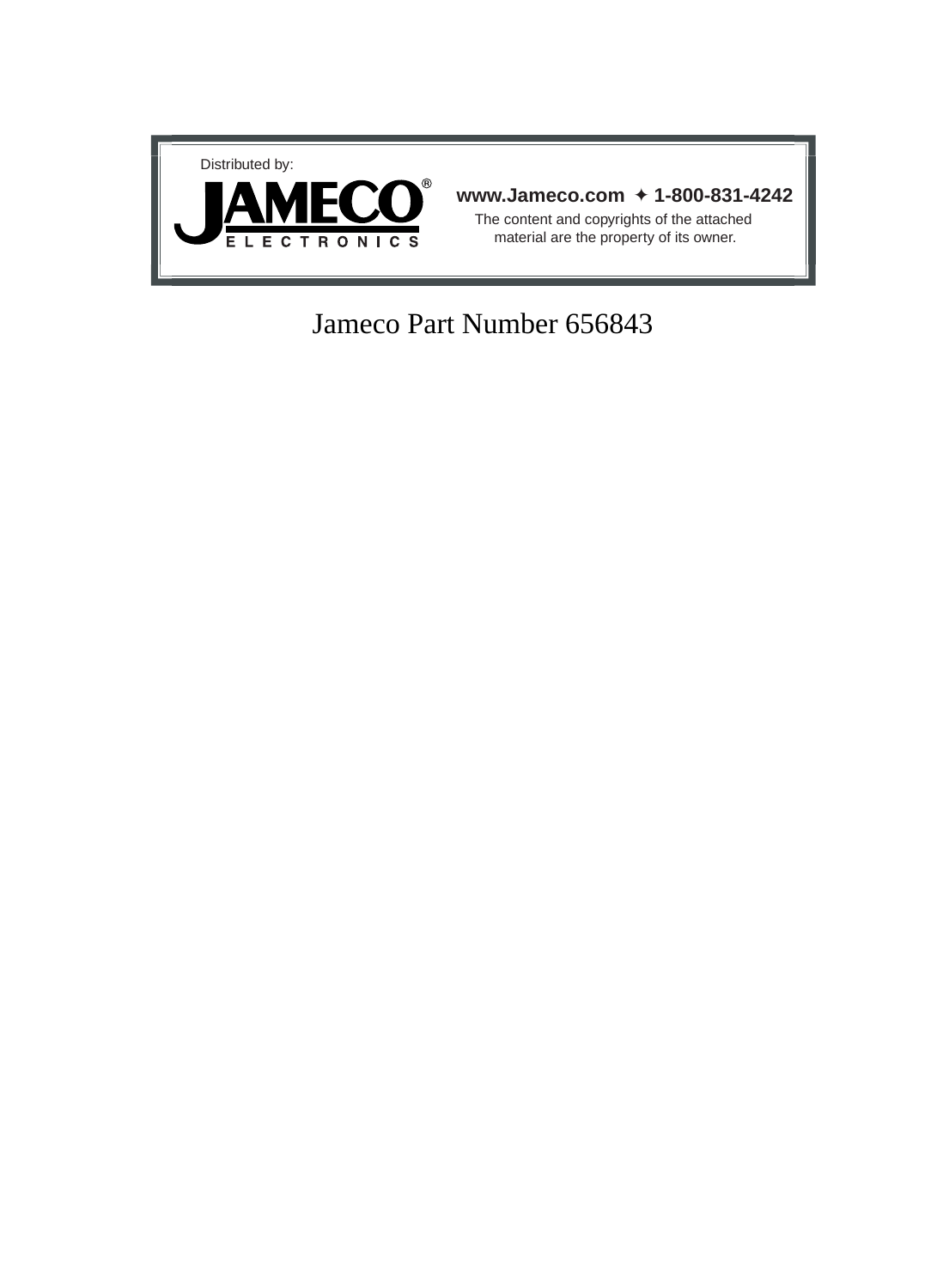

**UL** ® ®

 $\epsilon$ 

### **Axial Lead and Cartridge Fuses**

### **Ceramic Body**

## **3AB Fast-Acting Fuse 314/324 Series**

Ceramic body construction permits higher interrupting ratings and voltage ratings. Ideal for applications where high current loads are expected.

| ELECTRICAL CHARACTERISTICS: |
|-----------------------------|
|-----------------------------|

| % of Ampere<br>Rating | Ampere<br>Rating | Opening<br><b>Time</b> |
|-----------------------|------------------|------------------------|
| 100%                  | $1/8 - 30$       | 4 hours, Minimum       |
| 135%                  | $1/8 - 30$       | 1 hour, Maximum        |
| 200%                  | $1/8 - 12$       | 15 seconds, Maximum    |
|                       | $15 - 30$        | 30 seconds, Maximum    |

**AGENCY APPROVALS:** Listed by Underwriters Laboratories and Certified by CSA through 15 amperes at 250 VAC/125 VDC. Recognized under the Components Program of Underwriters Laboratories at 20-30A, certified by CSA at 20A, and approved by METI from 10 through 30 amperes.

**AGENCY FILE NUMBERS:** UL E10480, CSA LR 29862.

#### **INTERRUPTING RATINGS:**

| $0.125 - 20A$  | 10,000@ 125 VAC |
|----------------|-----------------|
| 25-30A         | 400A @ 125 VAC  |
| $0.125 - .75A$ | 35A @ 250 VAC   |
| $1 - 3A$       | 100A @ 250VAC   |
| 4 - 15A        | 750A @ 250VAC   |
| 20A            | 1.000A @ 250VAC |
|                | 200A @ 300VAC   |
| 25-30A         | 100A @ 250VAC   |



®

#### **314** 000 **Series 324** 000 **Series**



#### **ORDERING INFORMATION:**

| Cartridge<br>Catalog<br><b>Number</b> | <b>Axial Lead</b><br>Catalog<br><b>Number</b> | Ampere<br>Rating | Voltage<br>Rating | Nominal<br><b>Resistance</b><br><b>Cold Ohms</b> | Nominal<br>Melting l <sup>2</sup> t<br>$A2$ Sec. |
|---------------------------------------|-----------------------------------------------|------------------|-------------------|--------------------------------------------------|--------------------------------------------------|
| 314.125                               | 324.125                                       | 1/8              | 250               | 6.20                                             | 0.00149                                          |
| 314.250                               | 324.250                                       | 1/4              | 250               | 1.95                                             | 0.0140                                           |
| 314.375                               | 324.375                                       | 3/8              | 250               | 0.820                                            | 0.050                                            |
| 314.500                               | 324.500                                       | 1/2              | 250               | 0.500                                            | 0.115                                            |
| 314.750                               | 324.750                                       | 3/4              | 250               | 0.250                                            | 0.466                                            |
| 314 001                               | 324 001                                       | 1                | 250               | 0.189                                            | 0.690                                            |
| 314 002                               | 324 002                                       | $\overline{2}$   | 250               | 0.0700                                           | 11.0                                             |
| 314 003                               | 324 003                                       | 3                | 250               | 0.0432                                           | 14.6                                             |
| 314 004                               | 324 004                                       | 4                | 250               | 0.0470                                           | 10.4                                             |
| 314 005                               | 324 005                                       | 5                | 250               | 0.0300                                           | 26.0                                             |
| 314 006                               | 324 006                                       | 6                | 250               | 0.0240                                           | 45.0                                             |
| 314 007                               | 324 007                                       | $\overline{7}$   | 250               | 0.0187                                           | 71.0                                             |
| 314 008                               | 324 008                                       | 8                | 250               | 0.0153                                           | 105.0                                            |
| 314 010                               | 324 010                                       | 10               | 250               | 0.0105                                           | 206.0                                            |
| 314 012                               | 324 012                                       | 12               | 250               | 0.00760                                          | 570.0                                            |
| 314 015                               | 324 015                                       | 15               | 250               | 0.00505                                          | 292.0                                            |
| 314 020                               | 324 020                                       | 20               | 250               | 0.00355                                          | 631.0                                            |
| 314 025                               | 324 025                                       | 25               | 250               | 0.00235                                          | 1450.0                                           |
| 314 030                               | 324 030                                       | 30               | 250               | 0.00182                                          | 2490.0                                           |

#### **Average Time Current Curves**